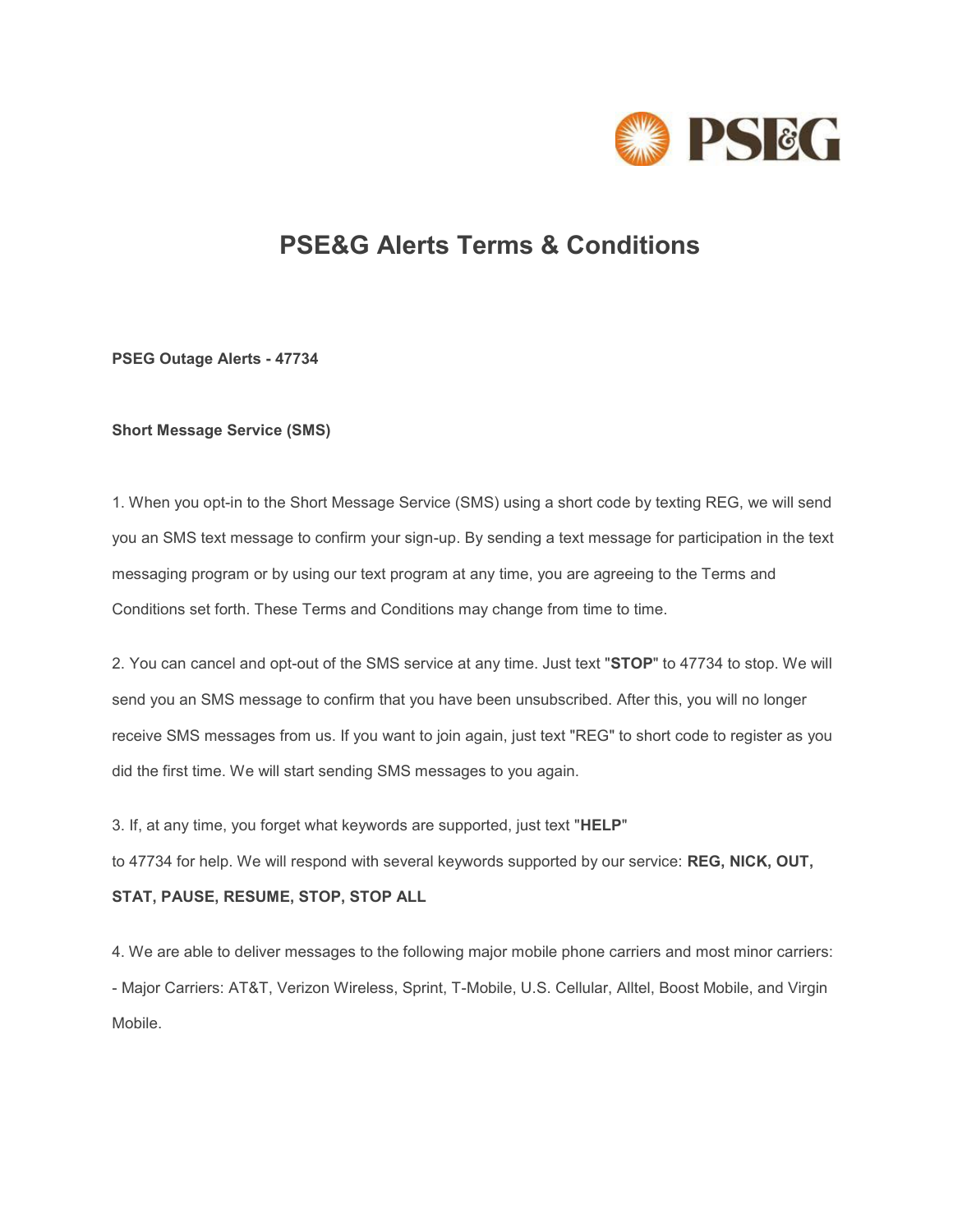- Minor Carriers: Alaska Communications Systems (ACS), Appalachian Wireless (EKN), Bluegrass Cellular, Cellular One of East Central IL (ECIT), Cellular One of Northeast Pennsylvania, Cincinnati Bell Wireless, Cricket, Coral Wireless (Mobi PCS), COX, Cross, Element Mobile (Flat Wireless), Epic Touch (Elkhart Telephone), GCI, Golden State, Hawkeye (Chat Mobility), Hawkeye (NW Missouri), Illinois Valley Cellular, Inland Cellular, iWireless (Iowa Wireless), Keystone Wireless (Immix Wireless/PC Man), Mosaic (Consolidated or CTC Telecom), Nex-Tech Wireless, NTelos, Panhandle Communications, Pioneer, Plateau (Texas RSA 3 Ltd), Revol, RINA, Simmetry (TMP Corporation), Thumb Cellular, Union Wireless, United Wireless, Viaero Wireless, and West Central (WCC or 5 Star Wireless), Cellcom, CSpire Wireless.  *\*Carriers are not liable for delayed or undelivered messages.*

5. As always, Msg&data rates may apply. One message per user request. If you have any questions about your text plan or data plan, it is best to contact your wireless provider. For general questions about the services provided by the short code, you can send an email t[o myalerts@pseg.com.](mailto:myalerts@pseg.com)

6. If you have any questions regarding privacy, please read our privacy policy: [www.pseg.com/privacy\\_policy.html](https://www.pseg.com/privacy_policy.html)

#### **User Conduct**

You agree not to send or otherwise make available content that is unlawful, harmful, threatening, abusive, harassing, tortious, defamatory, vulgar, obscene, libelous, invasive of another's privacy, or contains hate speech.

## **Rights**

By sending text messages, you grant iFactor Consulting the perpetual, irrevocable, and fully sublicensable license to use, distribute, reproduce, modify, adapt, publish, translate, publicly perform, and publicly display any and all text message content provided by you to iFactor Consulting (in whole or in part) and to incorporate such content into other works in any format now known or later developed.

### **I. DISCLAIMER OF WARRANTIES**

YOU EXPRESSLY UNDERSTAND AND AGREE THAT YOUR PARTICIPATION IN THE TEXT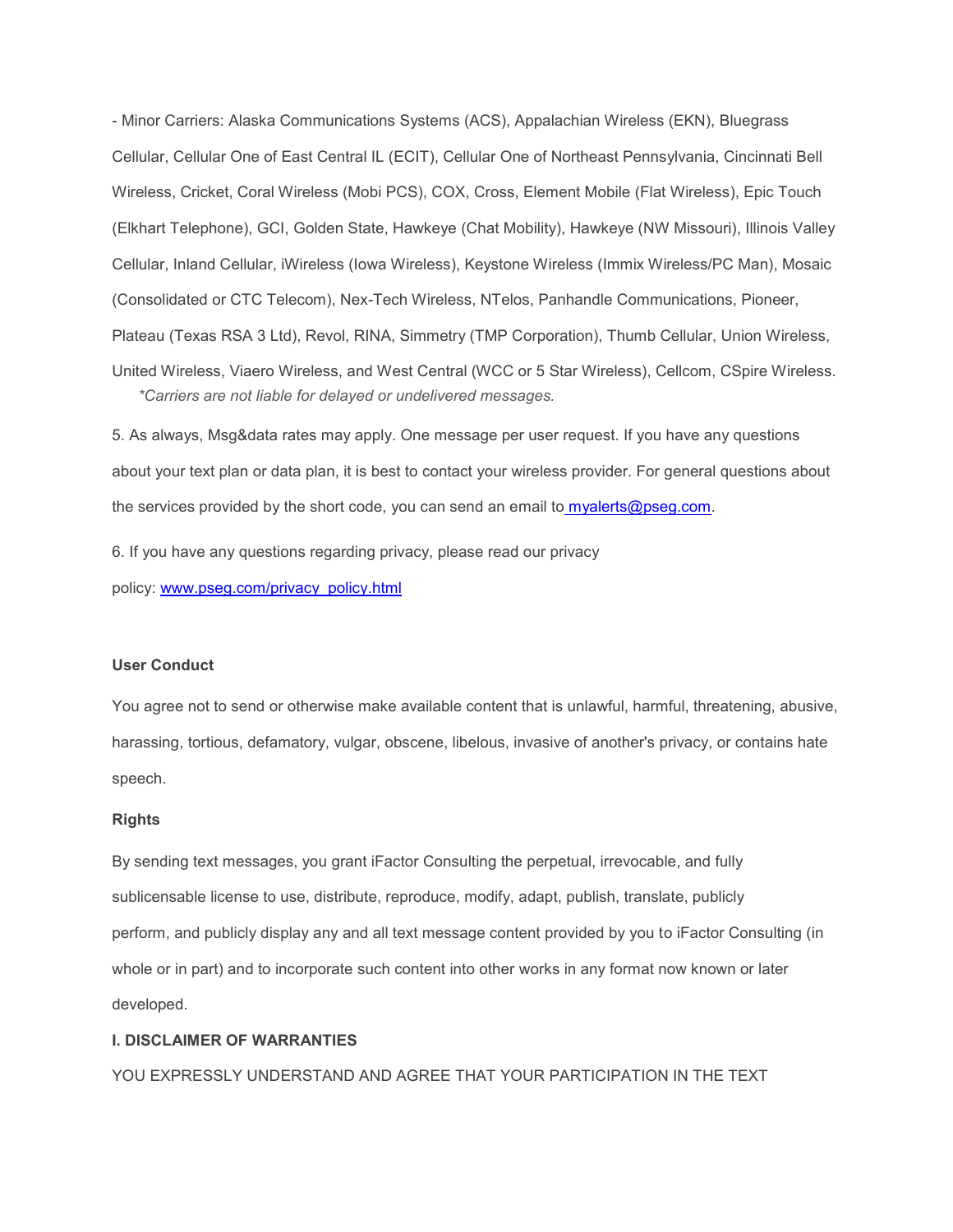PROGRAM IS AT YOUR SOLE RISK. THE TEXT PROGRAM IS PROVIDED ON AN "AS IS" AND "AS AVAILABLE" BASIS. iFACTOR CONSULTING AND ITS OFFICERS, AGENTS, EMPLOYEES, PARTNERS, CONTRACTORS,

CONSULTANTS, LICENSORS, AND SUPPLIERS EXPRESSLY DISCLAIM ALL WARRANTIES OF ANY KIND, WHETHER EXPRESS OR IMPLIED, INCLUDING, BUT NOT LIMITED TO THE IMPLIED WARRANTIES OF MERCHANTABILITY, FITNESS FOR A PARTICULAR PURPOSE AND NON-INFRINGEMENT.

iFACTOR CONSULTING AND ITS OFFICERS, AGENTS, EMPLOYEES, PARTNERS, CONTRACTORS, CONSULTANTS, LICENSORS, AND SUPPLIERS MAKE NO WARRANTY THAT (A) THE TEXT PROGRAM WILL MEET YOUR REQUIREMENTS; (B) THE TEXT PROGRAM WILL BE UNINTERRRUPTED, TIMELY, SECURE, OR ERROR-FREE; OR (C) THE RESULTS THAT MAY BE OBTAINED FROM THE USE OF THE TEXT PROGRAM WILL BE ACCURATE OR RELIABLE.

## **II. LIMITATION ON LIABILITY**

YOU EXPRESSLY UNDERSTAND AND AGREE THAT iFACTOR CONSULTING AND ITS OFFICERS, AGENTS, EMPLOYEES, PARTNERS, CONTRACTORS, CONSULTANTS, LICENSORS, AND SUPPLIERS SHALL NOT BE LIABLE TO YOU FOR ANY DIRECT, INDIRECT, INCIDENTAL, SPECIAL, CONSEQUENTIAL OR EXEMPLARY DAMAGES, INCLUDING, BUT NOT LIMITED TO, DAMAGES FOR LOSS OF PROFITS, GOODWILL, USE, DATA OR OTHER INTANGIBLE LOSSES OR ANY OTHER MATTER RELATING TO THE TEXT PROGRAM.

## **Termination**

iFactor Consulting reserves the right, in its sole discretion, to cancel or suspend any or all of its Text Program, in whole or in part, for any reason, with or without notice to you.

### **Privacy Policy**

At iFactor Consulting we respect your privacy. You may visit www.pseg.com/privacy policy.html without providing any personal information to us. Unless you specifically request that we do so, we will never